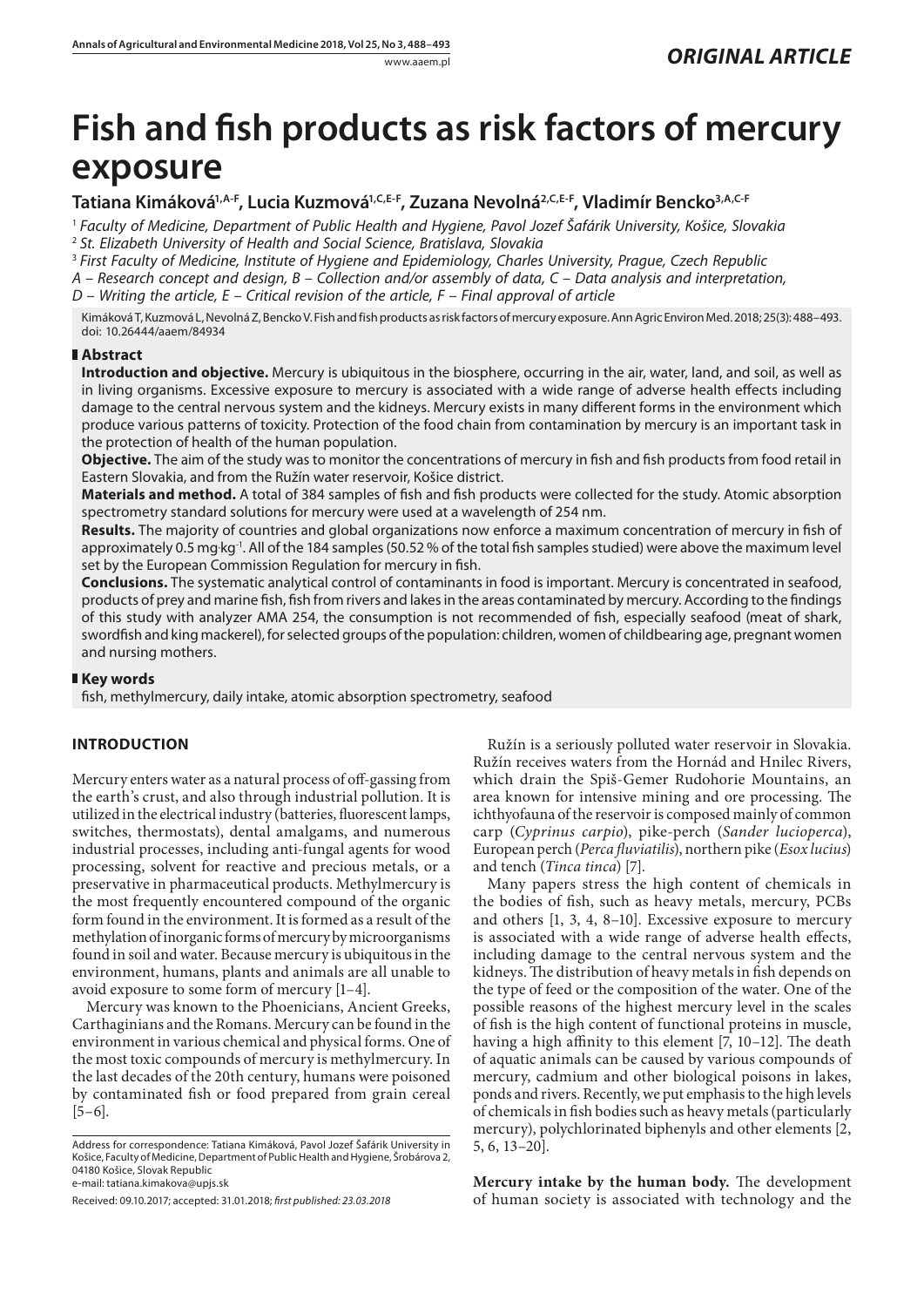processing of metals. The chemical form of mercury affects how it is absorbed and distributed in the body. Inhalation is the primary route of exposure to elemental mercury vapour or aerosols. Oral exposure is the primary route for inorganic mercury salts. Dermal penetration is usually not a significant route of exposure to inorganic mercury. Organic mercury compounds can accumulate in living organisms such as fish. Table 1 summarizes the absorption of these forms of mercury [1, 21].

**Table 1.** Extent of absorption of mercury by different routes [21]

| Form of mercury                              | Ingestion                              | Dermal Contact                 | Inhalation                 |
|----------------------------------------------|----------------------------------------|--------------------------------|----------------------------|
| Elemental<br>e. q. in thermometers           | Very low for liquid<br>form            | Moderate for<br>vaporized form | High for<br>vaporized form |
| <i>Inorganic</i><br>e. q. in beauty products | Low or moderate<br>(higher in infants) | Low or<br>moderate             | Low or<br>moderate         |
| Organic<br>e. q. methylmercury<br>in fish    | High                                   | Low or<br>moderate             | High                       |

The estimated average daily intake of mercury in the general population are shown in Table 2. The values in parentheses represent the estimated amount retained in the body of an adult. Regarding the exposure to elemental mercury vapour from the air, the value in Table 2 is obtained by a concentration of  $2-10$  ng $m<sup>3</sup>$  and a daily respiratory volume of 20 m<sup>3</sup>. Exposure to methylmercury from fish is measured for 100 g of fish per week having 0.2 mg $kg<sup>-1</sup>$ mercury. Humans may be exposed to additional quantities of mercury occupationally and in heavily polluted areas, as well as to other forms of mercury, for example, to aryl and alkoxyaryl compounds widely used as fungicides [22, 23].

Table 2. Estimated average daily intake and retention (µg/day) of total mercury and mercury compounds in the general population not occupationally exposed to mercury [23]

| Exposure        | Elemental<br>mercury vapor | Inorganic mercury<br>compounds | Methylmercury |
|-----------------|----------------------------|--------------------------------|---------------|
| Air             | 0.03(0.024)                | 0.002(0.001)                   | 0.008(0.0064) |
| Dental amalgams | $3.8 - 21(3 - 17)$         | 0                              | 0             |
| Food            |                            |                                |               |
| - Fish          | 0                          | 0.6(0.042)                     | 2.4(2.3)      |
| - Non-fish      | 0                          | 3.6(0.25)                      | 0             |
| Drinking-water  | 0                          | 0.05(0.0035)                   | 0             |
| Total           | $3.9 - 21(3.1 - 17)$       | 4.3(0.3)                       | 2.41(2.31)    |

Methylmercury is the predominant form of mercury in fish and other seafood, and is particularly toxic to the developing nervous system, including the brain. Whereas average exposure to methylmercury in food is unlikely to exceed the tolerable weekly intake, the likelihood of reaching such a level increases for high and frequent fish consumers. This group may include pregnant women, resulting in exposure of the foetus at a critical period in brain development. Inorganic mercury is less toxic and can also be found in fish and other seafood, as well as ready-made meals. Exposure to inorganic mercury through food is unlikely to exceed the tolerable weekly intake for most people, unless combined with other sources of exposure [24, 25].

# **OBJECTIVES**

To determine levels of mercury in samples of fresh and frozen fish and fish products from food retail in Eastern Slovakia, and from the Ružín water reservoir (Košice district) by method of flameless atomic absorption spectrometry at a wavelength of 254 nm.

To compare the results obtained with those from other studies and with the maximum levels decreed by the Ministry of Agriculture of the Slovak Republic, and by the European Commission Regulation.

To describe the potential health risks and the recommendations for fish and seafood consumption for selected groups of the population.

#### **MATERIALS AND METHOD**

**Preparation of fish and fish product samples.** The study material comprised 384 samples of fish and fish products. The samples were selected randomly. European chub (*Squalius cephalus*), common roach (*Rutilus rutilus*), asp (*Leuciscus aspius*), common bream (*Abramis brama*), brown trout (*Salmo trutta fario*), northern pike (*Esox lucius*), common carp (*Cyprinus carpio*), pike-perch (*Sander lucioperca*), European perch (*Perca fluviatilis),* and tench (*Tinca tinca*) were caught in the Ružín water reservoir (an area of  $3.9 \text{ km}^2$ , a water volume of 59 million  $m^3$ , located in Eastern Slovakia). Ružín water reservoir receives toxic elements through the draining of rivers of catchment areas polluted with the former extensive mining of ore-bearing deposits. The reservoir was created by damming the Hornád River in 1967 (Ružín I) and 1972 (Ružín II).

Other fish and fish products were obtained from food retailers in Eastern Slovakia. The analysis included perch, sardines, sprat, herrings, salmon, mackerel, fish pickle, fish salad, pickled herring, fish fingers, fish fillets, fish sticks, octopus, tuna, cod, seafood, anglerfish, Atlantic bonito (*Sarda sarda*), European eel (*Anguilla Anguilla*), King mackerel (*Scomberomorus cavalla*). The material collected was homogenized. The amounts of samples required for mercury analysis were very small.

**Measurements of mercury content.** The recommended method for determination of mercury in water, sediments, fish and shellfish is the flameless atomic absorption spectrophotometry (AAS). For the analysis of mercury in various fish species, a method of AAS at a wavelength of 254 nm (UV region) was applied using atomic absorption spectrophotometer AMA 254 (Altec, Prague, Czech Republic), specifically designed to determine total mercury content in various solids and liquids without sample pretreatment or sample pre-concentration. Designed with a front-end combustion tube that is ideal for the decomposition of difficult matrices, e.g. coal, combustion residues, soils, and fish, the instrument's operation may be separated into three phases during any given analysis: Decomposition, Collection, and Detection [26].

A sample container with a nominal amount of the matrix is placed inside a pre-packed combustion tube (heated to 750 °C through an external coil) providing the necessary thermal decomposition of the sample into a gaseous form. The evolved gases are then transported to the other side of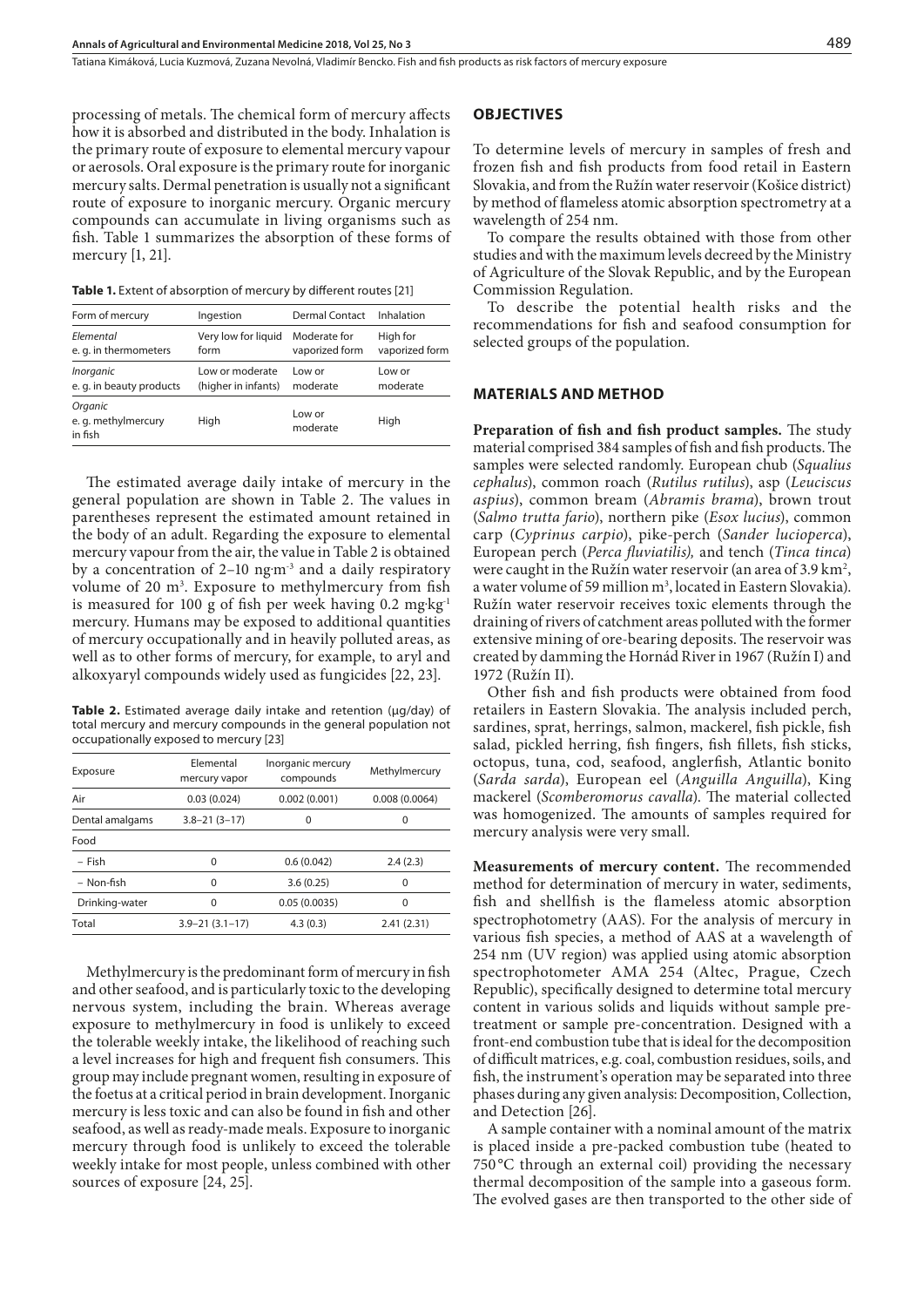the combustion tube. This portion of the tube, pre-packed with specific catalytic compounds, represents the area in the instrument where all interfering impurities are removed from the evolved gases. The cleaned, evolved gas is transported to the amalgamator, a small glass tube containing goldplated ceramics, which collects all the mercury in the vapour. With a strong affinity for mercury and a significantly lower temperature than the decomposition phase, the amalgamator is capable of trapping all mercury for subsequent detection. When all the mercury has been collected from the evolved gases, the amalgamator is heated to 900 °C, essentially releasing all mercury vapour to the detection system. During the detection phase, all vapour passes through two sections of an apparatus known as a cuvette. AMA 254 uses an elementspecific lamp that emits light at a wavelength of 253.7 nm, and a silicon UV diode detector for mercury quantitation [26].

**Study quality control.**The Test Laboratory of the EL Institute in Spiššká Nová Ves carried out the analysis of the fish and fish product species of the current study. The laboratory performs chemical, physico-chemical, microbiological, biological and ecotoxicity testing, and the sampling of foodstuff, foods, beverages, and their individual components; biologic materials; drinkable, mineral, healing, waste, underground, surface, irrigation, industrial waters and bathing water, fodders and their individual components; pharmaceutical raw materials, drugs and auxiliary materials, chemicals, cosmetic articles, industrial products and toys, fertilizers, soil auxiliary materials and cultivating substrates, wastes and leaches, soils, geological materials, packaging, articles intended to come into contact with foodstuffs, and tests for health and hygienic centres. Moreover, the laboratory provides sampling and transportation of samples under controlled conditions to the testing laboratories.

The Test Laboratory earned accreditation certificates of the Quality Management Systems, Food Safety Management Systems and Hazard Analysis Critical Control Points. The EL Institute is a laboratory accredited by the Slovak National Accreditation Service. The first accreditation for testing and sampling was awarded in 1996. The EL Institute was also awarded the Good Laboratory Practice (GLP) certificate the first one in 1995 for assessment of conformity with GLP according to Law No. 163/2001 Coll. and to Commission Directive 2004/10/EC, of the European Parliament and of the Council (Statement of GLP Compliance No. G-017). According to the above-mentioned quality systems, the company has establish, implemented and maintained a management system appropriate to the scope of its activities.

The special single-purpose atomic absorption spectrometer, the Advanced Mercury Analyzer AMA-254 (Altec, Prague, Czech Republic), is used in the majority of Czech and Slovak analytical laboratories. Measurement uncertainty depending on the type of material and working range are 13 % uncertainty for 0.002 – 0.05 mg·kg<sup>-1</sup>; 9 % for 0.05 – 0.5 mg·kg<sup>-1</sup>; 7 % for 0.5 – 5 mg·kg<sup>-1</sup>; 5 % for 5 – 50 mg·kg<sup>-1</sup>.

In the presented study, Hg single-element aqueous solution was analyzed as certified reference material (Hg092/12, Slovak Institute of Metrology, code: B15, certified value for the concentration of Hg: 0.9993 g $L<sup>1</sup>$ , expanded uncertainty 0.0027  $gL<sup>-1</sup>$ , using a coverage factor k=2, which gives a levels of confidence of approximately 95 %; matrix 5 %  $HNO<sub>3</sub>$ ). Throughout the validation process, chosen parameters of the method applied in this study were designed: limit of detection (LOD) 0.01 ng; recovery 98.2 %; limit of quantification (LOQ) 0.002 mg $kg<sup>1</sup>$ . The result of Z-score of proficiency test did not exceed the limit for satisfactory result, i.e. |Z<2|. The applicability of the AMA-254 in various fish and fish product species was confirmed.

The results were evaluated by Decree of the Ministry of Agriculture of the Slovak Republic and Slovak Ministry of Health, No. 608/3/2004–100 of 15 March 2004, which issued the Chapter of the Food Codex regulating food contaminants [27], and by European Commission Regulation No 1881/2006 setting maximum levels for certain contaminants in foodstuffs [28]. The majority of countries and global organizations now enforce maximum concentrations of mercury in fish at approximately  $0.5 \text{ mg} \text{ kg}^{-1}$  (allowable mercury limit).

# **RESULTS**

The current study investigated mercury, a contaminant and toxic substance which can affect human health by its presence in fish. The mercury concentrations in the species tested varied. The values of mercury concentrations were classified into three identical ranges regarding the allowable mercury limit. In the last range, the number of over-limit samples was indicated. The samples were statistically characterized by the values of minimum, maximum, mean, median, standard deviation and coefficient of variation. If the extreme values, the median was measured as a more relevant indicator, compared to the arithmetic mean. The coefficient of variation is the percentage of standard deviation and the arithmetic mean. A total of 384 fish samples were analysed. The results of measurements are shown in Table 3. As analyzer AMA 254 displays the concentration values with five decimal places, the results are shown as follows in Table 3.

**Table 3.** Concentration of mercury in fish samples

| Number<br>of             | First range<br>$[mq.kq^{-1}]$ | Second range                                    | Third range                          | Over-limit              |
|--------------------------|-------------------------------|-------------------------------------------------|--------------------------------------|-------------------------|
| samples                  | < 0.166                       | $[mq.kq^{-1}]$<br>$0.166 - 0.333$               | $[mq.kq^{-1}]$<br>$0.333 - 0.5$      | $[mq.kq^{-1}]$<br>> 0.5 |
| 384                      | 140                           | 21                                              | 29                                   | 194                     |
| Minimum<br>0.08942       |                               |                                                 | <b>Standard deviation</b><br>1.22670 |                         |
| <b>Median</b><br>0.57220 |                               | <b>Coefficient of</b><br>variation<br>104.60890 |                                      |                         |
|                          | Maximum<br>6.55200            |                                                 | Average<br>1.17265                   |                         |

The mercury concentrations in fish samples measured by AMA 254 ranged from 0.08942 mg·kg<sup>-1</sup> – 6.552 mg·kg<sup>-1</sup>. The over-the-limit group (more than 0.5 mg kg<sup>1</sup>) contained the highest portion of the samples. The over-limit values of mercury concentration were determined in 194 samples of fish and fish products, i. e. 50.52 % of all samples (Fig. 1). The mean value of the results obtained was  $1.2 \pm 1.2$  mg $\text{kg}^{-1}$ . The median of the samples was 0.6 mg·kg<sup>-1</sup>. The arithmetic mean of samples exceeded the allowable mercury limit 2.3-times, median 1.1-times.

The highest concentration of mercury was found in the muscle of asp (*Leuciscus aspius*) from the Ružín water reservoir. Concentration of mercury in muscle (6.552 mg·kg<sup>-1</sup>) exceeded more than 13 times the maximum mercury level admitted in foodstuffs in European countries. Regarding fish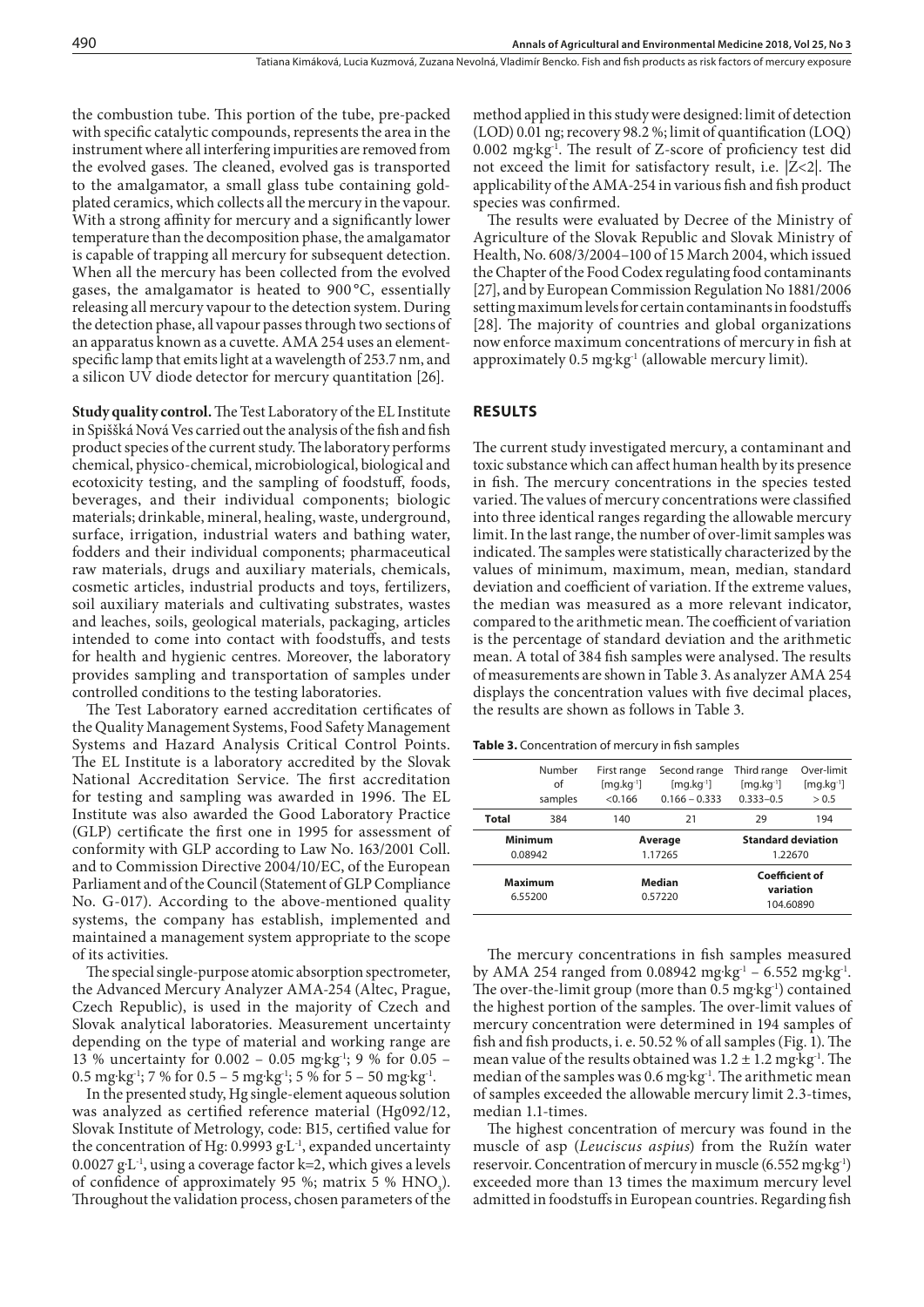Tatiana Kimáková, Lucia Kuzmová, Zuzana Nevolná, Vladimír Bencko . Fish and fish products as risk factors of mercury exposure



**Figure 1.** Classification of fish samples by percentages

and fish samples from food retails, the highest concentration was measured in King mackerel  $(3.722 \text{ mg} \cdot \text{kg}^{-1})$  (Fig. 2).

King mackerel, European eel and Atlantic bonito were fish samples obtained from food retails, the rest were obtained from the Ružín water reservoir**.**



**Figure 2.** Maximal contents of mercury in various fish species

To summarise, 33.3 % of the allowable mercury limit did not exceed 36.46 % of the samples and 66.7 % of the allowable mercury limit was not exceeded by 41.93 % of samples. The minimal level of mercury in fish and fish products was 17.88 % of allowable mercury limit.

#### **DISCUSSION**

Mercury is ubiquitous in the biosphere, occurring in the air, water, land, and soil, as well as in living organisms. The impact of mercury on health is the subject of recently published papers by the authors of the presented study [13– 20]. The transfer of mercury to the food chain, to the fish and fish products, is also present in non-contaminated areas.

The results of the current study indicate high levels of mercury in fish and fish products. Historically, mining for gold and mercury leads to high Hg concentrations in mining areas, and the latter may be the reason for the high Hg concentrations in the samples obtained from Eastern Slovakia for this study. The Ružín water reservoir branches of the Hornád and Hnilec Rivers drained a former mining area, and for a long time has been polluted by heavy metals [29, 30]. In samples of sediment load from the water reservoir Ružín

#### **Table 4.** Results of fish monitoring in Slovakia [48–51]

| Year | Number<br>of fish samples | Number<br>of over-limits | Proportion<br>of over-limits |
|------|---------------------------|--------------------------|------------------------------|
| 2010 | 42                        | 9                        | 21.4%                        |
| 2011 | 51                        | $\overline{4}$           | 7.8%                         |
| 2012 | 55                        | 12                       | 21.8%                        |
| 2013 | 51                        | 3                        | 5.9%                         |
| 2014 | 40                        | 5                        | 12.5 %                       |
| 2015 | 41                        | 7                        | 17.1%                        |

I (main reservoir) and Ružín II (compensatory reservoir) in 2010–2014 indicated significant contamination with various heavy metals. The asp (*Leuciscus aspius*), the sample with the highest concentration of mercury, occurred in the open waters of rivers and large lakes. Juveniles are gregarious predators, while adults hunt in small groups.

Since 2003, the monitoring of fish contaminants in Eastern Slovakia (Trebišov, Michalovce) has been carried out, and included the rivers Laborec, Uh, Latorica and Ondava were included. Since 2005, dioxin and persistent organic pollutants have also been observed in fish samples from these sources. Table 4 indicates the number and proportion of mercury over-limit samples in fish taken in Slovakia in 2010–2015 [31–34]. In the presented study, the number of over-limit samples was 50.52 %.

Similarly, higher levels of mercury were found in the muscles of chub and roach in areas of the rivers Hornád and Hnilec, near Spišské Vlachy in Eastern Slovakia [35, 36]. Mercury levels exceeding the European limit were noted in nine species of seafood available on the Turkish market. This is mainly because of the greater variety of products available [37, 38].

In a similar study in Poland, concentrations of mercury in fish and fish products varied but were rather low (5.9– 10.5 % of maximum value 0.5  $mg \, kg^{-1}$ ), excluding oilfish [37, 39]. The results on undesirable substances in the studied fishes revealed that their levels were low, only in the oilfish (*Ruvettus pretiosus*) was an elevated level of mercury found  $0.3 \text{ mg} \cdot \text{kg}^{-1}$  on average, with the maximum allowable concentration being 0.5 mg.kg-1. Mercury concentrations in three flatfish species – flounder (*Platichtys flesus*), plaice (*Pleuronectes platessa*), and Baltic turbot (*Scophthalmus maximus*), netted in the southern Baltic Sea, were assessed and compared to concentrations of this metal in sediments, sea water, and flatfish food – bivalve *Macoma balthica*, isopod *Saduria entomon*, and sprat (*Sprattus sprattus*). The different concentrations of mercury depending on species, tissue or organ, gender, individual length, kind of food and region, were determined in [40].

According to the data collected by Szprengier-Juszkievicz [41], the products of animal origin (meat, milk, eggs) in Poland amounted to 27.4 % of the daily consumption of mercury. The fish provided 11.5 % of the mercury. The high intake of fish may occur that the tolerable weekly intake of methylmercury (limit of 1.3 μg·kg<sup>-1</sup> launched in 2012) was exceeded several times. The general recommendations include reducing consumption of predator fish, variation in diet, and reduction in the consumption of fish by children and pregnant women [24, 25, 42].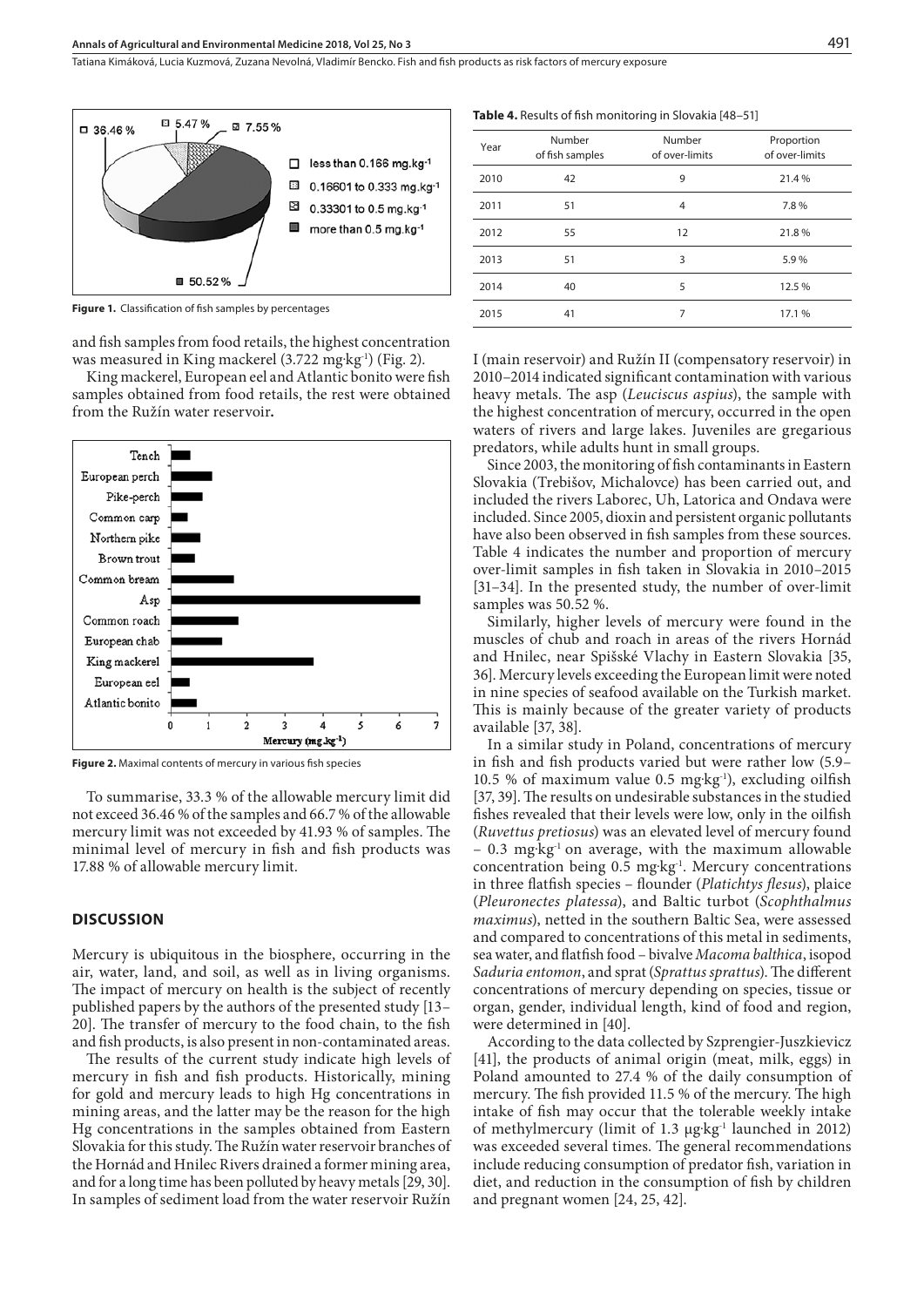The hygienic risk of mercury in the waters of rivers, lakes and seas is based on the biotransformation of inorganic mercury to methyl compounds which are very toxic. The mercury is especially present, in fish, which become a risk factor for humans, animals and birds. Specifically, the anaerobic microorganisms, which occur naturally in sediments of the seabed and of the bottoms of lakes, have the ability to methylate inorganic mercury compounds, a process that has a key role in the mercury cycle of the food chain of aquatic organisms [43].

The occurrence of mercury in fish, and thus in their products, is significant. Fish are the final link in the food chain in the aquatic environment. Fish are the major source of food in several countries, and consequently, the major source of mercury in the diet. Inorganic mercury can convert to organic in the digestive tract of fish. Mercury is fixed in almost all the organs and tissues of fish, whereby the mercury is practically not released from the body of the fish. The main form of mercury in fish is methylmercury [44]. Accumulation of mercury in fish muscles depends on its concentration in the environment. Particularly, it depends on the concentration in the sediment, the physical-chemical properties of the water, the temperature, and oxygen concentration. At elevated temperatures, particularly in standing water, the degree of accumulation of mercury increases. For this reason, the subject of mercury in fish has been studied thoroughly. Methylmercury in the human body is rapidly demethylated and remains in various organs and tissues in the form of inorganically bound mercury. Excretion of inorganically bound mercury is very slow. Inorganic mercury is excreted by the kidneys. Methylmercury is transported in the blood by breast milk and hair [44].

The concentrations of mercury in the various samples of fish (33 species of fish, 159 samples) were analyzed in [45]. Over-limits were found for 10 species of fish, the highest concentration of mercury (up to  $10.42 \text{ mg} \cdot \text{kg}^{-1}$ ) observed in frozen seafood products from predators. The product was withdrawn from the food market in the Czech Republic, and a warning was sent to the Public Health Office in Slovakia. Excessive values of mercury have been identified in the frozen products of swordfish and sharks. A total of 485 samples of the 43 most frequently consumed fish and shellfish species in Andalusia (Southern Spain) were analyzed for their toxic elements content. High mercury concentrations were found in some predatory species (blue shark, cat shark, swordfish and tuna), although they were below the regulatory maximum levels [46].

In the USA, the Environmental Protection Agency (EPA) has called on representatives of industry and government to radically reduce air pollutants and to allow the consumption of fish as important part of the diet. The EPA refers to pregnant women and infants. Mercury is toxic to the human nervous system and studies have demonstrated the associations between prenatal mercury exposure and the neurological development of children [8, 47, 48].

# **RECOMMENDATIONS**

The primary source of mercury for humans is the consumption of fish, which can be consumed in a reasonable amount from verified water sources. Nevertheless, the consumption of fish should be reduced in the risk groups. Consumption of the

meat of shark, swordfish and king mackerel is not appropriate for children, women of childbearing age, pregnant women, nursing mothers, and workers with the analyzer AMA 254. Dietary recommendations include reduction of meat consumption of tuna and other fish, or an alternative dietary composition.

In the USA, the Environmental Protection Agency (EPA) and the Food and Drug Administration (FDA) have issued advice regarding fish consumption. This advice is geared toward helping women who are pregnant or may become pregnant – as well as breast feeding mothers and parents of young children – to make informed choices when it comes to which fish are healthy and safe to eat. To help these consumers more easily understand the types of fish to select, the agencies have created an easy-to-use reference chart that lists 62 types of fish into three categories: best choices (two – three servings a week: anchovy, herring, sardine, and others), good choices (one serving a week: bluefish, carp, monkfish, and others), and also lists fish to avoid (king mackerel, marlin, orange roughy, shark, swordfish, tuna, and tilefish from Gulf of Mexico).

For adults, a typical serving is four ounces of fish, measured before cooking. Serving sizes for children should be smaller and adjusted for their age and total calorie needs. It is recommended that children eat fish once or twice a week, selected from a variety of fish types [8, 47, 48].

Patients with hepatic parenchymal disease of the liver, kidneys, spleen should avoid the consumption of fish due to the natural accumulation of mercury in these organs. Mercury has an affinity for the central nervous system; therefore, the recommendations are also applied to patients with neurological diseases, such as Parkinson's and Alzheimer's disease among others.

Due to the high protein content of fish, it is becoming an ever-more popular choice for health conscious consumers wishing to avoid the health drawbacks of meat. Despite fish and seafood containing key nutrients, including omega-3 polyunsaturated fatty acids, essential amino acids, trace elements and vitamins, they are also accumulators of mercury, posing a potential threat to human health [49]. If fish is removed from the diet, an adequate intake of the essential unsaturated fatty acids (omega-3 and omega-6) needs to be ensured by replacing the fish by cold pressed oils from seeds of fruit. The seeds of flax contain high levels of these fatty acids, and consumers are also interested in the seeds of Salvia hispanica, commonly known as chia seeds.

The debate about the risked posed by and the benefits of fish consumption is an important issue in public health. Disseminating information regarding fish consumption can help consumers to choose fish with good nutritional values and low level of harmful substances [37]. Long-term consumption of contaminated fish meat from the Ružín water reservoir, mainly by fishermen and their families, could cause hydrargyrism, which can cause alterations of the nervous system, brain damage, induction of reproductive diseases, and many other disorders [7].

# **CONCLUSIONS**

Human activities mobilized greater amounts of mercury during the Industrial Revolution. Organisms, ecosystems, and human beings are being exposed to a particular toxic form, methylmercury, from contaminated fish.